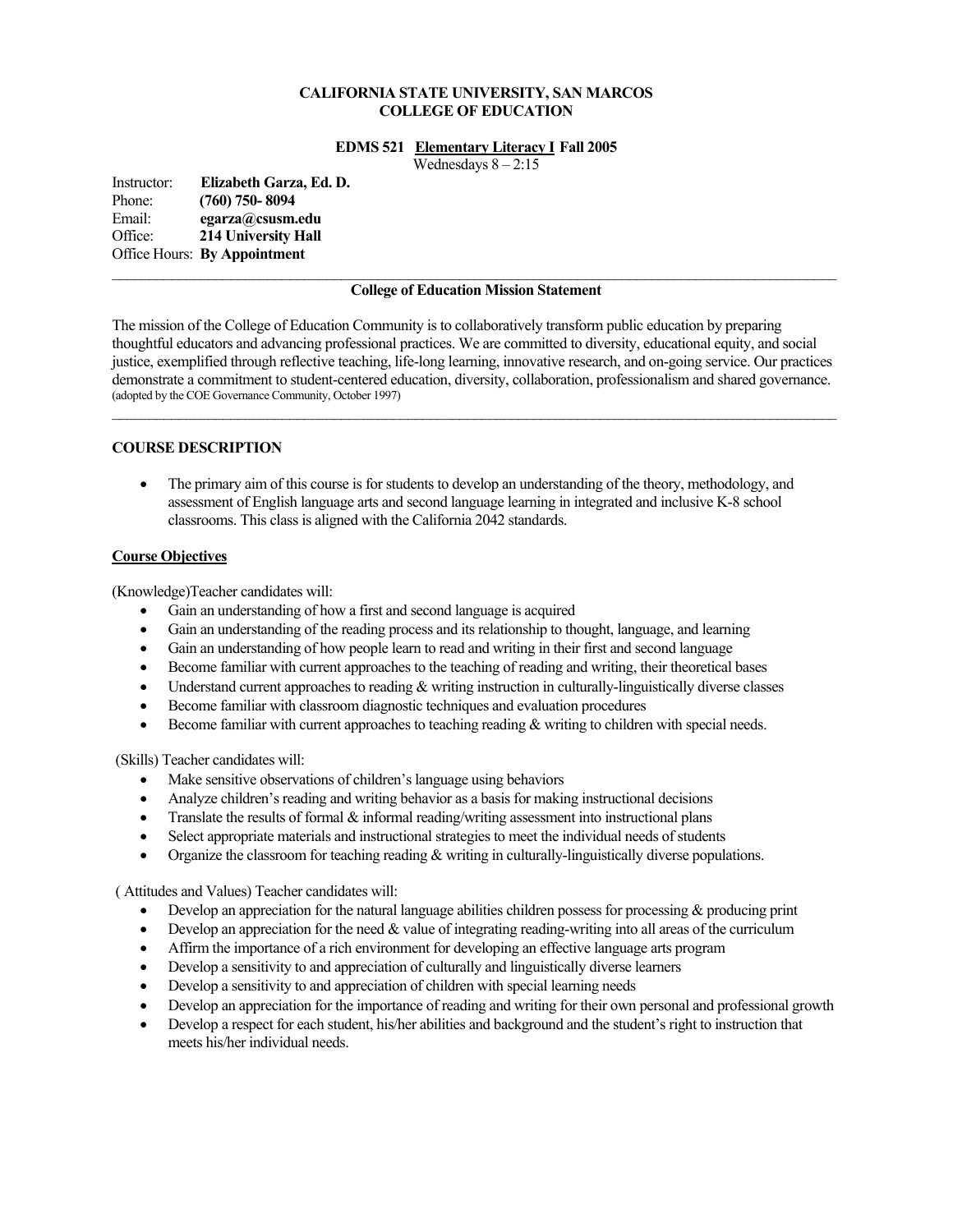## **GENERAL CONSIDERATIONS**

NOTE: I RESERVE THE RIGHT TO CHANGE, ADD TO, OR DELETE ANY MATERIAL OR ASSIGNMENT FROM THE COURSE.

## **Authorization to Teach English Learners**

This credential program has been specifically designed to prepare teachers for the diversity of languages often encountered in California public school classrooms. The authorization to teach English learners is met through the infusion of content and experiences within the credential program, as well as additional coursework. Students successfully completing this program receive a credential with authorization to teach English learners.(approved by CCTC in SB 2042 Program Standards, August 02)

## **Students with Disabilities Requiring Reasonable Accommodations**

Students must be approved for services by providing appropriate and recent documentation to the Office of Disabled Student Services Office (DSS). This office is located in Craven Hall 5205, and can be contacted by phone at (760) 750- 4905, or TTY (760) 750-4909. Students authorized by DSS to receive reasonable accommodations should meet with their instructor during office hours or, in order to ensure confidentiality, in a more private setting.

## **College of Education Attendance Policy**

Due to the dynamic and interactive nature of courses in the College of Education, all students are expected to attend all classes and participate actively. At a minimum, students must attend more than 80% of class time, or s/he may not receive a passing grade for the course at the discretion of the instructor. Individual instructors may adopt more stringent attendance requirements. Should the student have extenuating circumstances, s/he should contact the instructor as soon as possible. *(Adopted by the COE Governance Community, December, 1997).*

• 8 sessions: Your grade will drop below an "A-" if you miss one class session. Your grade will automatically drop to a "C" if you miss two class sessions. You will receive a failing grade if you miss more than two class sessions.

## **CSUSM Academic Honesty Policy**

"Students will be expected to adhere to standards of academic honesty and integrity, as outlined in the Student Academic Honesty Policy. All written work and oral assignments must be original work. All ideas/materials that are borrowed from other sources must have appropriate references to the original sources. Any quoted material should give credit to the sources and be punctuated with quotation marks.

Students are responsible for honest completion of their work including examinations. There will be no tolerance for infractions. If you believe there has been an infraction by someone in the class, please bring it to the instructor's attention. The instructor reserves the right to discipline any student for academic dishonesty in accordance with the general rules and regulations of the university. Disciplinary action may include the lowering of grades and/or the assignment of a failing grade for an exam, assignment, or the class as a whole."

## **Standards Alignment**

3- Relationship Between Theory and Practice 4- Pedagogical Thought and Reflective Practice

5- Equity, Diversity, & Access to the Core Curriculum 7- Equity, Preparation to Teach Reading Language Arts

## **Task Stream, TPE's, and Assignments**

TPE Reflective Writing for Task Stream:

This course requires that you complete an assignment for TPE 1a and TPE 4 and that you write reflections for both TPE 1a and TPE 4. You must post your reflections and your assignments (as an artifact for the TPE) to your TASK STREAM account. You will receive credit for your assignment when you have posted both the reflection and the artifact onto your TASK STREAM account. Your reflections and artifacts must adhere to the criteria for each.

http://lynx.csusm.edu/coe/eportfolio/index.asp This will take you to the CSUSM COE website where you can get help with how to create your electronic portfolio and information on the required elements.

http://www.taskstream.com This is the Task Stream home page where you will register for Task Stream and return to when working on your electronic portfolio.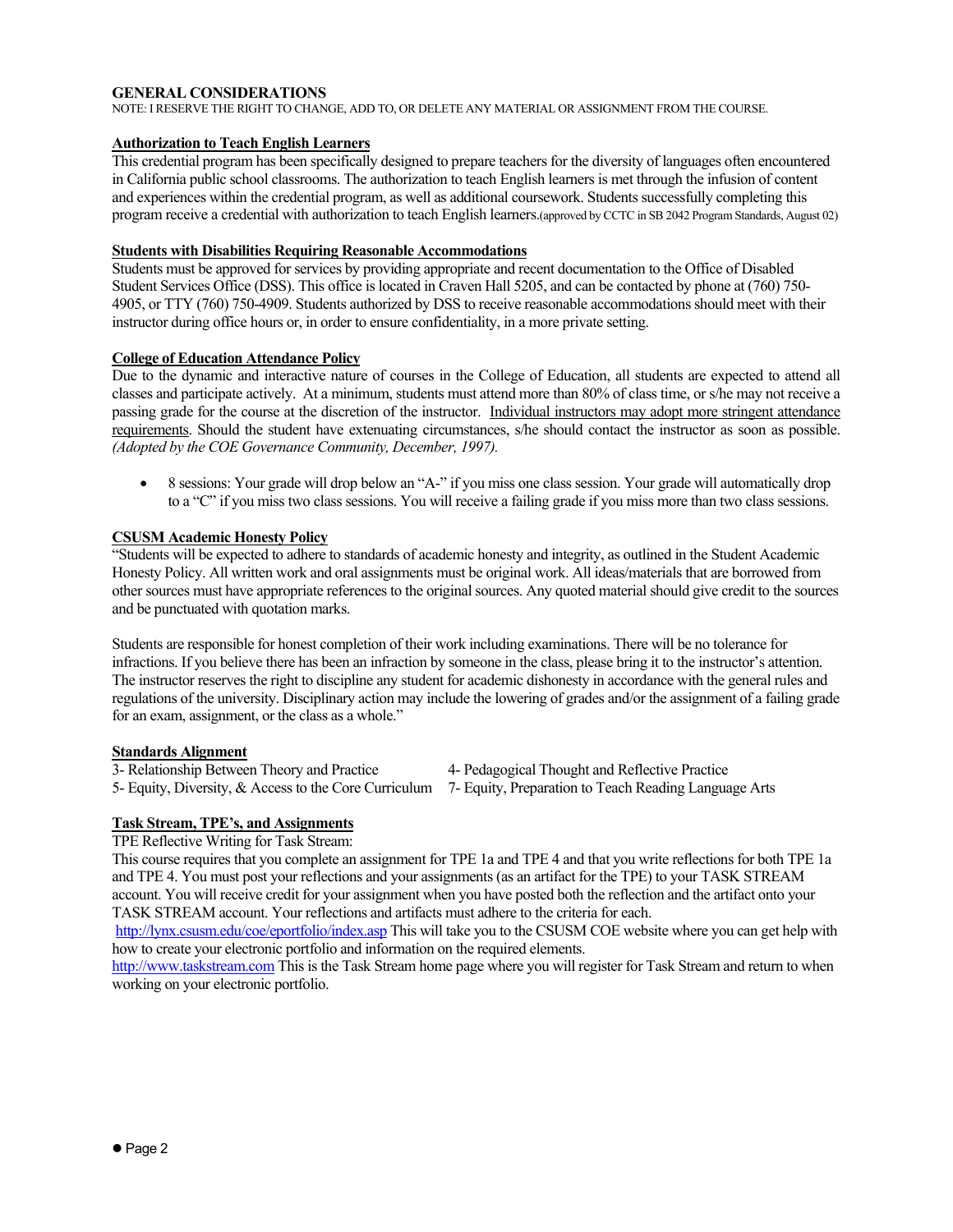## *TPE 1A: TEACHING READING – LANGUAGE ARTS*

Candidates for a Multiple Subject Teaching Credential demonstrate the ability to teach the state-adopted academic content standards for students in English-Language Arts (K-8). They understand how to deliver a comprehensive program of systematic instruction in word analysis, fluency, and systematic vocabulary development; reading comprehension; literary response and analysis; writing strategies and applications; written and oral English Language conventions; and listening and speaking strategies and applications. They know how to strategically plan and schedule instruction to ensure that students meet or exceed the standards. Candidates create a classroom environment where students learn to read and write, comprehend and compose, appreciate and analyze, and perform and enjoy the language arts. They understand how to make language (e.g., vocabulary, forms, uses) comprehensible to students and the need for students to master foundational skills as a gateway to using all forms of language as tools for thinking, learning, and communicating. They understand how to use instructional materials that include a range of textual, functional and recreational texts and how to teach high quality literature and expository text. They understand that the advanced skills of comprehending narrative and informational texts and literary response and analysis, and the creation of eloquent prose, all depend on a foundation of solid vocabulary, decoding, and word-recognition skills.

Candidates teach students how to use visual structures such as graphic organizers or outlines to comprehend or produce text, how to comprehend or produce narrative, expository, persuasive and descriptive texts, how to comprehend or produce the complexity of writing forms, purposes, and organizational patterns, and how to have a command of written and oral English-language conventions. They know how to determine the skill level of students through the use of meaningful indicators of reading and language arts proficiency prior to instruction, how to determine whether students are making adequate progress on skills and concepts taught directly, and how to determine the effectiveness of instruction and students' proficiency after instruction.

REFLECTION: Describe your understanding of teaching reading – language arts.

 Describe how your artifact (assignment) demonstrates what you've learned about teaching reading. ARTIFACT: The Field Experience Observations

## *TPE 4: MAKING CONTENT ACCESSIBLE*

Candidates for Teaching Credentials incorporate specific strategies, teaching/instructional activities, procedures and experiences that address state-adopted academic content standards for students in order to provide a balanced and comprehensive curriculum. They use instructional materials to reinforce state-adopted academic content standards for students and they prioritize and sequence essential skills and strategies in a logical, coherent manner relative to students' current level of achievement. They vary instructional strategies according to purpose and lesson content. To meet student academic learning needs, candidates explain content clearly and reinforce content in multiple ways, such as the use of written and oral presentation, manipulatives, physical models, visual and performing arts, diagrams, non-verbal communication, and computer technology. They provide opportunities and adequate time for students to practice and apply what they have learned. They distinguish between conversational and academic language, and develop student skills in using and understanding academic language. They teach students strategies to read and comprehend a variety of texts and a variety of information sources, in the subject(s) taught. They model active listening in the classroom. Candidates encourage student creativity and imagination. They motivate students and encourage student effort. When students do not understand content, they take additional steps to foster access and comprehension for all learners. Candidates balance instruction by adjusting lesson designs relative to students' current level of achievement.

REFLECTION: Describe your understanding of making content accessible to all your students. Explain how your artifact (assignment) demonstrates what you've learned about this TPE. ARTIFACT: Reading Strategy Lesson Plan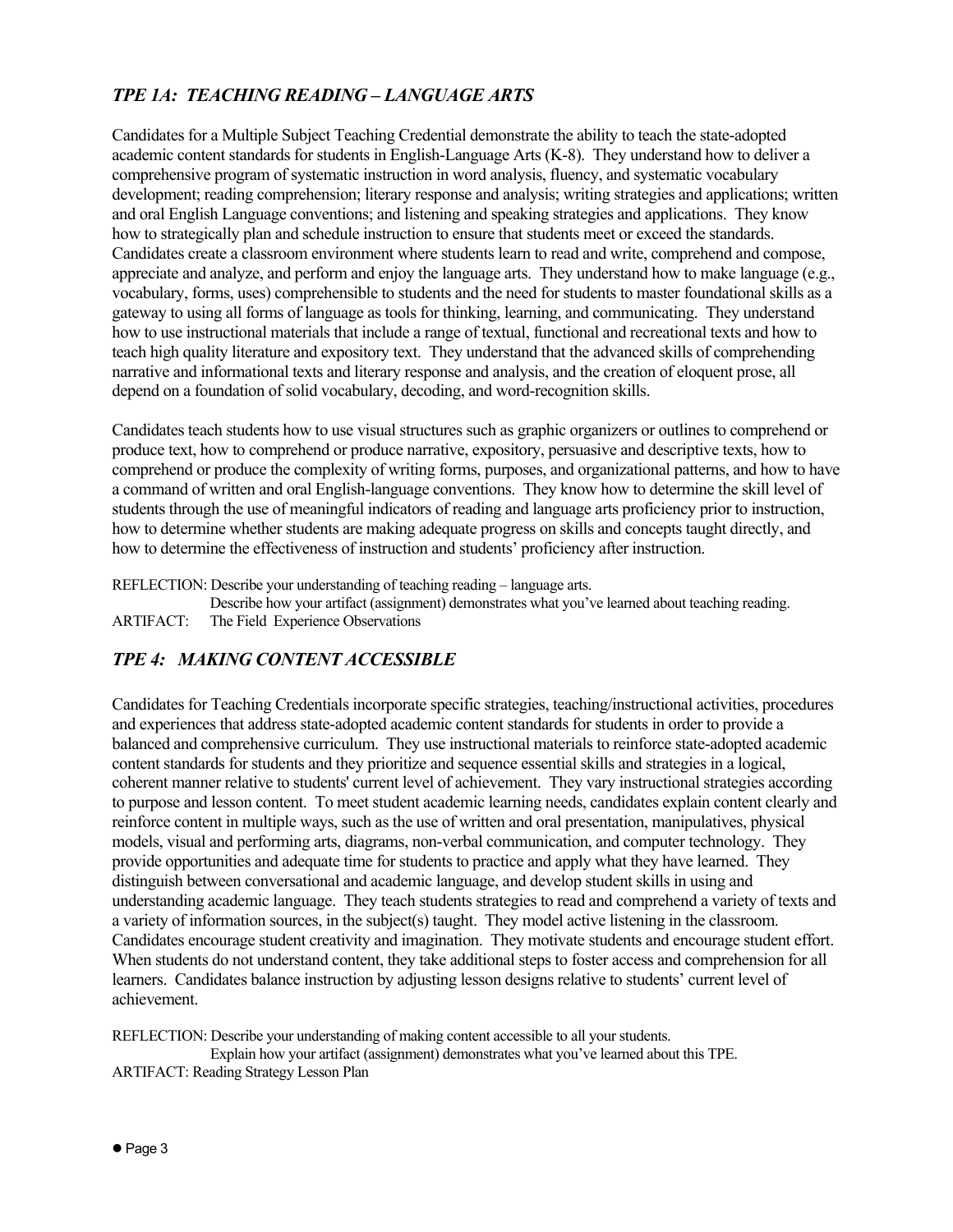## **COURSE REQUIREMENTS**

## **Required Texts (ALL are required)**

**Echevarria, Vogt, and Short. (2004).** Making Content Comprehensible for English Language Learners: the SIOP Model, 2cnd Edition. Allyn and Bacon.

**Johns, J. (2000).** Basic Reading Inventory: Pre-primer through grade twelve and early literacy assessments. Dubuque, Iowa: Kendall-Hunt

**Tompkins, G. E. (2001).** Literacy for the 21<sup>st</sup> Century: A Balanced Approach, 3<sup>rd</sup> Edition. Prentice Hall

## **Grading Policy**

All students are expected to participate in class activities and demonstrate reflective learning. It is important that students are well prepared for course sessions by completing the readings and assignments scheduled before the class meeting. Unless otherwise negotiated with the instructor, all assignments are to be handed in on the due date. **Assignments not handed in on due date will lose 10 % of earned credit per day.** Assignments should be typed and double-spaced. The following grading scale will be used:

| $A(96-100)$ | $B+ (87-89)$  | $C+(77-79)$  | $D+(67-69)$  |
|-------------|---------------|--------------|--------------|
| $A-(90-95)$ | B (83-86)     | C $(73-76)$  | D $(63-67)$  |
|             | $B - (80-82)$ | C- $(70-72)$ | D- $(60-62)$ |

## **ASSIGNMENTS**

| $\bullet$ | TPE 1A Artifact and Reflection | 35 points |
|-----------|--------------------------------|-----------|
| $\bullet$ | TPE 4 Artifact and Reflection  | 35 points |
| $\bullet$ | An Observation Survey          | 20 points |
| $\bullet$ | Journal Assignments            | 10 points |

## **TPE 1a ASSIGNMENT (ARTIFACT) (35 points)**

### **Field Experience Observations**

When you are observing/participating in classrooms, please look for and write down your observations of lessons related to the RICA content areas taught in this course. (see list below) Jot down brief notes about the kinds of activities teachers and students are engaged in and your own reactions. *Be sure to write observations* of the teacher in the "activity" section and reserve your judgments for the "reflective notes" section. For each observation topic, please be sure to include: Topic, Date/time, Place (school/grade/classrooms), Activity, Reflective notes. Please use the form provided in this syllabus. **Area 3**: Phonemic Awareness **Area 4**: Concepts About Print **Area 5**: Phonics **Area 6**: Spelling **Area 7**: Reading Comprehension-Narrative **Area 11**: Supporting Reading - Oral & Written Language **Area 12**: Vocabulary Development

## • **TPE 1a TASK STREAM postings**

**REFLECTION**: Describe your understanding of teaching reading-language arts. Explain how your artifact demonstrates what you have learned about this TPE.

**ARTIFACT**: All the Field Observations in one document

## **Example of a Field Experience Observation**

**Topic**: Phonics Instruction **Date/Time** 9/7/98 9:00-10:00 **Place** Sea Elementary, Monolingual 1<sup>st</sup> grade **Activity**: Teacher taught the "B" sound using alphabet cards and the pocket chart. Students wrote words beginning with B then illustrated the following – bird, ball, balloon, and boat.

**Reflective Notes:** The teacher effectively taught so as to include all students. She did a good job accommodating for second language learners by using some words that were close cognates (ball-bola) to help the students make connections. I noticed that one of the children who had trouble focusing was seated next to the teacher. She was selected children to participate in order to ensure that the students did not get out of hand. I would modify this lesson in order to help English learners by using some cognates in Spanish and showing the students how beginning sounds work in their language.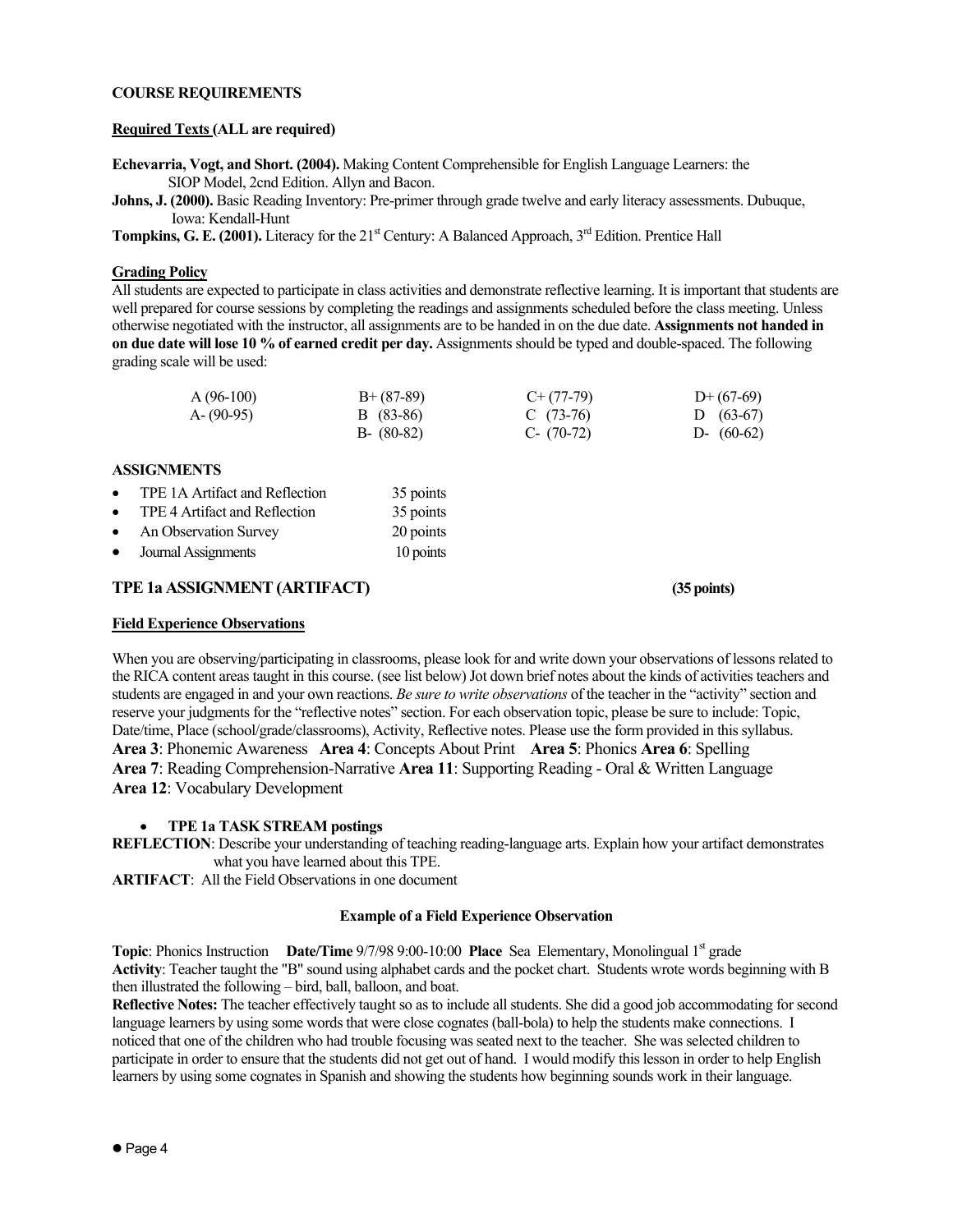## **Field Experience Observation Form**

| <b>Topic</b>                            |                                   |
|-----------------------------------------|-----------------------------------|
| Date/Time                               |                                   |
| Place (school/grade/classrooms)         |                                   |
| My Observations of Literacy Instruction | <b>Reflective Notes to Myself</b> |
|                                         |                                   |
|                                         |                                   |
|                                         |                                   |
|                                         |                                   |
|                                         |                                   |
|                                         |                                   |
|                                         |                                   |
|                                         |                                   |
|                                         |                                   |
|                                         |                                   |
|                                         |                                   |
|                                         |                                   |
|                                         |                                   |
|                                         |                                   |
|                                         |                                   |
|                                         |                                   |
|                                         |                                   |
|                                         |                                   |
|                                         |                                   |
|                                         |                                   |
|                                         |                                   |
|                                         |                                   |
|                                         |                                   |
|                                         |                                   |
|                                         |                                   |
|                                         |                                   |
|                                         |                                   |
|                                         |                                   |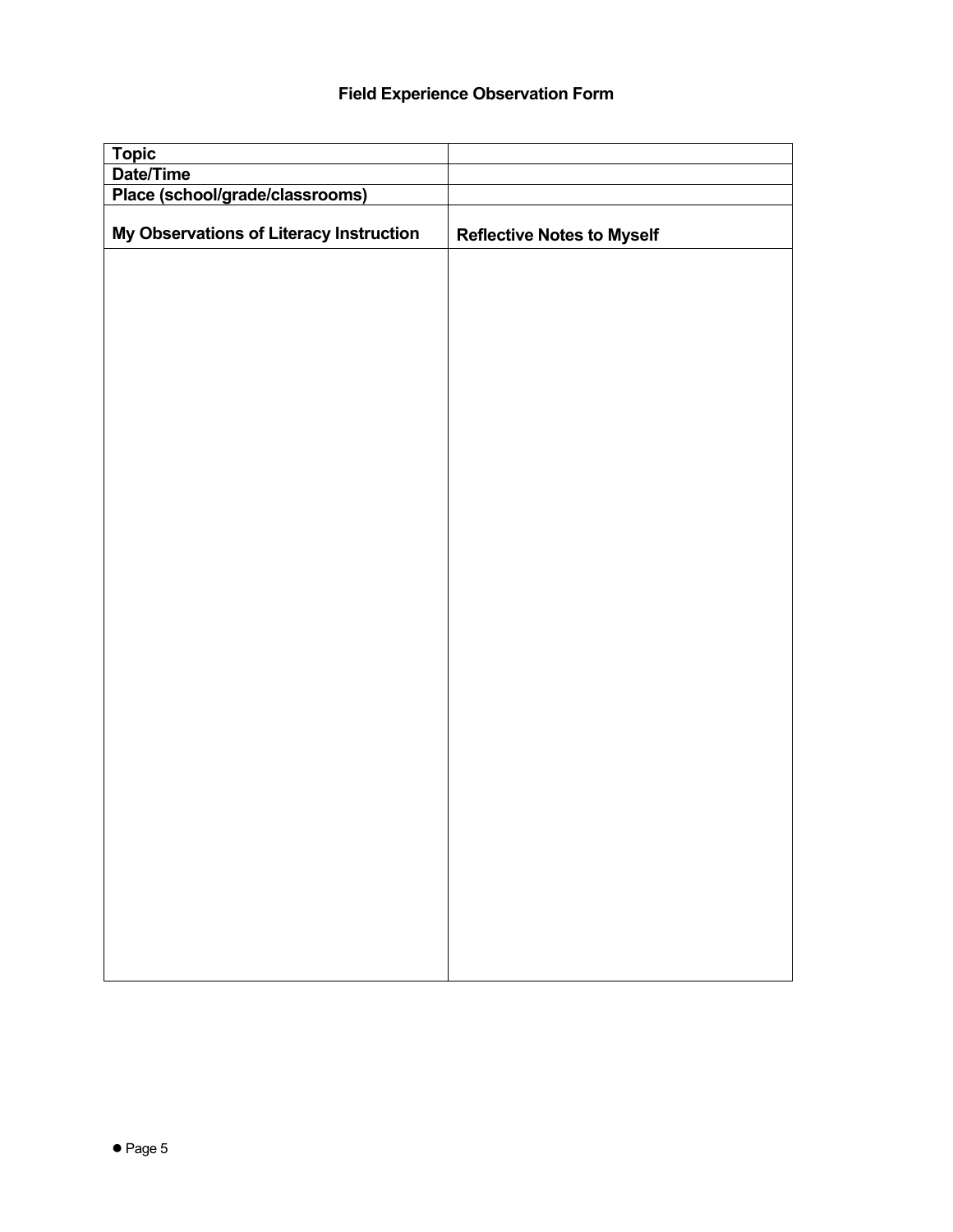## **TPE 4 ASSIGNMENT (ARTIFACT) (35 points)**

## **The Reading Strategy Lesson Plan**

You will write, and share in small groups one **READING STRATEGY** lesson plan. You must follow the lesson plan template (attached). Please be advised that in order to obtain credit you may have to revise your lesson plan. Make your lesson active, interesting, and meaningful. *Important*: Your lesson must address the needs of mainstream students, as well as make provisions for second language learners, students presenting difficulty, and accelerated students. Choose a writing standard for your grade level to guide your objectives.

## • **TPE 4 TASK STREAM postings**

**REFLECTION**: Describe your understanding of making content accessible to all your students. Explain how your artifact (assignment) demonstrates what you've learned about this TPE.

**ARTIFACT**: Reading Strategy Lesson Plan

## **The Observation Survey**  (20 points) **(20 points)**

**Assess**: Choose a child between the ages of 3.5 – 6 who is **not reading yet.** Use the John's Appendix A: Early Literacy Assessment to conduct the following assessments of the child's emergent reading behavior:

**\*\* Alphabet Knowledge - Letter Identification \*\* Wordless Picture Reading \*\*Literacy Knowledge - Concepts About Print** 

**Analyze**: Using the data analysis grid, look at the data that you have gathered in the assessments and determine the strengths and needs of the emerging reader.

- Write a well developed paragraph(s) describing the child's areas of strength, making sure that you use data to support your statements.
- Write a well developed paragraph(s) describing the child's areas of need, making sure that you use data to support your statements.

**Apply**: Apply your analysis of the child's early literacy behaviors to reading instruction. You may use the RICA data grid to help you with this process. Your analysis must have the following 4 components:

• Write a well developed paragraph(s). State which need you would focus on first. Then, explain ONE literacy activity obtained from course readings/class discussions that you could do to help the child progress in reading.

**Reflect**: Think again about the process of assessing the child. What did you learn from this process?

## **Journal Assignments (10 points)**

These in-class journal assignments, including quickwrites and quizzes, will be based primarily on course readings. All journal assignments will be kept in a cumulative folder.

## **RICA Study Grids**

You will complete a study grid for each RICA content area addressed in this course. Each RICA study grid includes information on (a) what this content area(s) is about, (b) 2 ways of assessing this content area, (c) ways of teaching it, and (d) accommodations. Note: Besides the course readings, Dr. Alice Quiocho's web site can also serve as a resource. The address is: http://www.csusm.edu/Quiocho. Click on "reading instruction portfolio." See the section on accommodations for ideas on ways to support second language learners. Note: See **www.ed.gov/free/** for free Educational Materials.

## **RICA grid** (Quiocho, 2000)

| Component | <b>How to Assess</b> | How to Teach It<br>(Strategies) | <b>Accommodations</b> |
|-----------|----------------------|---------------------------------|-----------------------|
|           |                      |                                 |                       |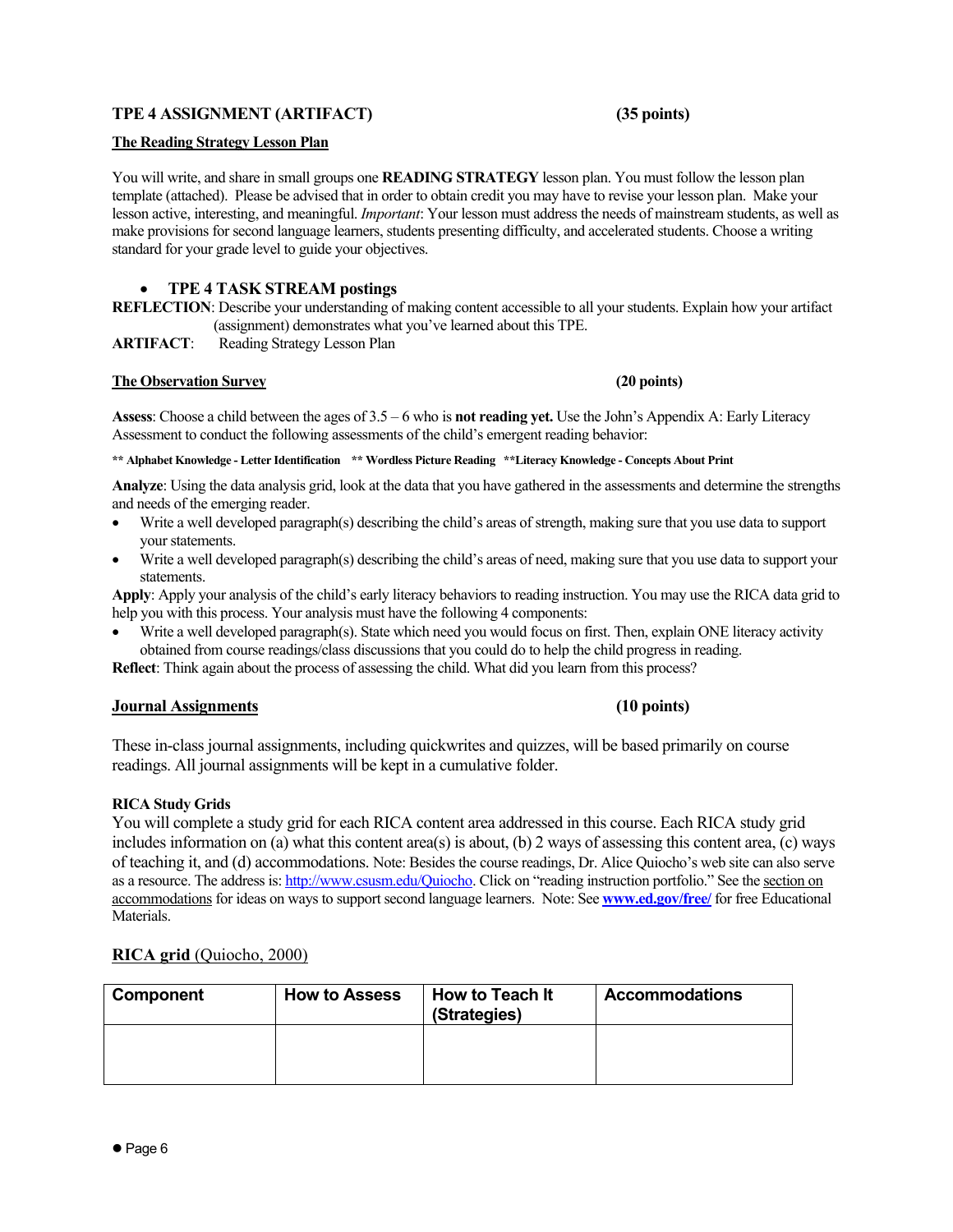# Course Outline

(Timeline subject to change pending "teachable" moments.)

| <b>Date</b>                         | <b>Topic</b>                                                                                                    | <b>Assignment</b>                                                                                                     |
|-------------------------------------|-----------------------------------------------------------------------------------------------------------------|-----------------------------------------------------------------------------------------------------------------------|
| Session One<br>August 31            | A Balanced Approach to Literacy Instruction<br>Reading and Writing Strategies and Skills,<br>Assessing Literacy | TOMPKINS 3 and 8<br>JOHNS Part 3 (461 - 512)<br><b>ECHEVARRIA 5</b>                                                   |
| Session Two<br>September 7          | Emergent Readers, CAP<br>L1 in L2 Reading,<br>Phonemic Awareness,<br>Oral Language Development                  | TOMPKINS 4 and 5<br>ECHEVARRIA 3 and 4<br>The English Language Arts Standards<br>JOHNS Literacy Knowledge (466 & 500) |
| Session Three<br>September 14       | Phonics, Spelling<br>Word Identification<br>Interaction and Language Practice                                   | TOMPKINS 5 and 6<br>ECHEVARRIA 6 and 7                                                                                |
| Session Four<br>September 21        | Comprehension (narrative), Retelling<br><b>Running Records</b><br>Literature<br>Visit to Centro Barahona        | Due: TPE 4 reflection and artifact<br>TOMPKINS 1 and 2<br><b>JOHNS</b>                                                |
| September 22<br>September 24        | Family Literacy Night<br><b>Border Pedagogy</b>                                                                 |                                                                                                                       |
| <b>Session Five</b><br>September 28 | Vocabulary<br>Grammar<br>Reading Development Prism                                                              | <b>TOMPKINS 7</b><br><b>ECHEVARRIA 10</b>                                                                             |
| Session Six<br>October 5            | Early Writing,<br><b>Writing Process in Narratives</b><br>Scaffolding L2 literacy & biliteracy                  | Tompkins 2 and 9<br><b>ECHEVARRIA 1</b>                                                                               |
| <b>Session Seven</b><br>October 12  | Planning & Organizing the Literacy Classroom<br><b>Managing Groups</b><br>Differentiation                       | Due: TPE 1a reflection and artifact<br><b>Due: Observation Survey</b>                                                 |
| Session Eight<br>October 19         | RICA Grid share-out                                                                                             | <b>Due: Journal Assignments</b>                                                                                       |